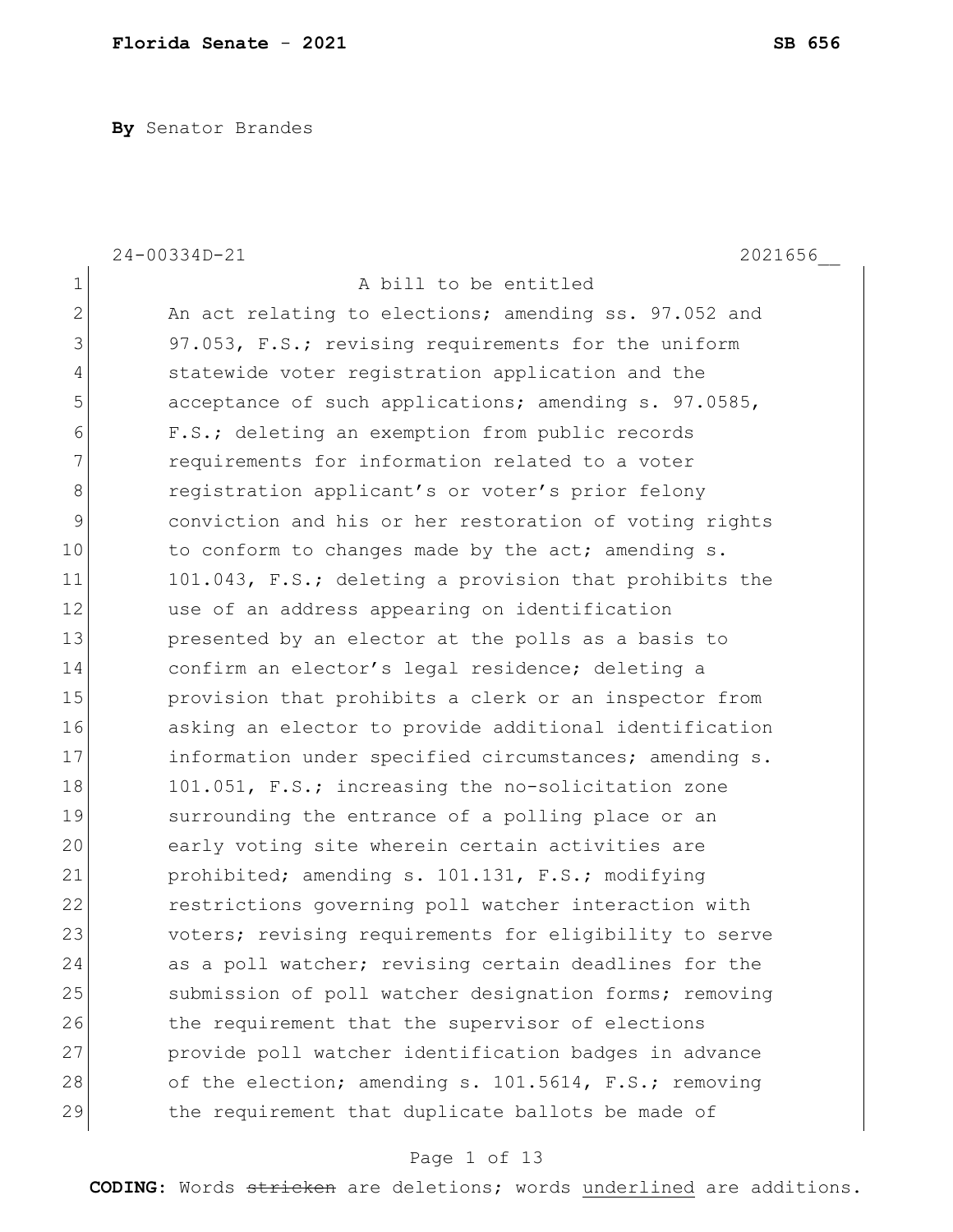|    | 2021656<br>$24 - 00334D - 21$                          |
|----|--------------------------------------------------------|
| 30 | vote-by-mail ballots containing overvoted races;       |
| 31 | creating s. 101.5617, F.S.; prohibiting the use of     |
| 32 | electronic poll books that are not approved by the     |
| 33 | Department of State, beginning with the 2022 primary   |
| 34 | election; requiring the department to adopt rules that |
| 35 | meet certain minimum criteria; amending s. 101.6103,   |
| 36 | F.S.; revising the timeframe in which the supervisor   |
| 37 | of elections must mail ballots in elections conducted  |
| 38 | under the Mail Ballot Election Act; amending s.        |
| 39 | 102.031, F.S.; prohibiting owners, operators, or       |
| 40 | lessees of property on which polling places or early   |
| 41 | voting sites are located from prohibiting the          |
| 42 | solicitation of voters by a candidate or a candidate's |
| 43 | designee outside the no-solicitation zone during       |
| 44 | polling hours; amending s. 103.091, F.S.; authorizing  |
| 45 | a qualifying office to accept and hold qualifying      |
| 46 | papers for candidates for political party executive    |
| 47 | committees before the beginning of the qualifying      |
| 48 | period; amending s. 106.08, F.S.; requiring the        |
| 49 | Division of Elections to periodically adjust campaign  |
| 50 | contribution limits for inflation; requiring the       |
| 51 | division to post the adjusted limits on its website;   |
| 52 | preempting counties, municipalities, and other local   |
| 53 | governmental entities from enacting or adopting any    |
| 54 | limitation or restriction involving certain            |
| 55 | contributions and expenditures, or establishing        |
| 56 | contribution limits different than those established   |
| 57 | in the Florida Election Code; providing applicability; |
| 58 | providing an effective date.                           |

# Page 2 of 13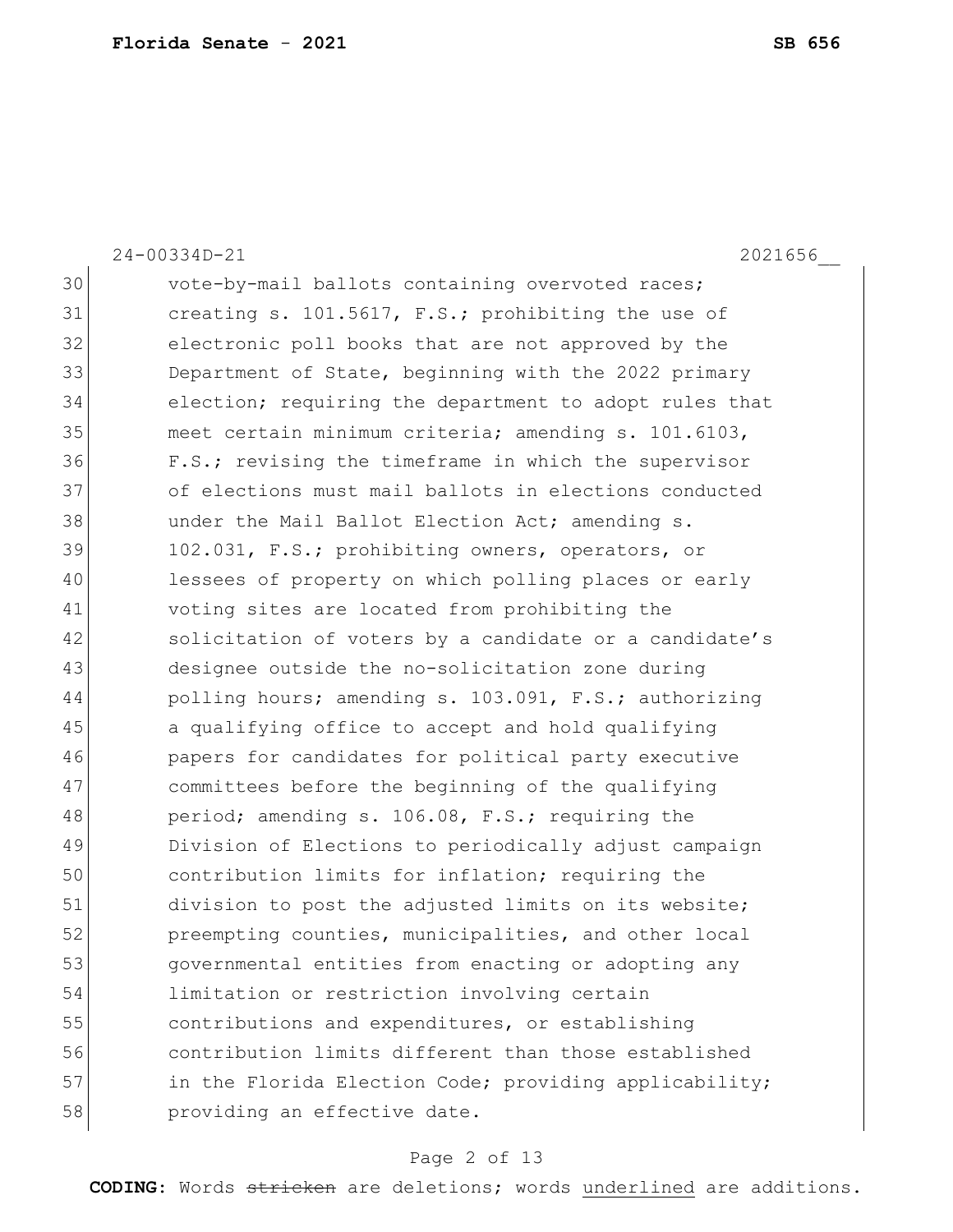|    | 24-00334D-21<br>2021656                                          |
|----|------------------------------------------------------------------|
| 59 |                                                                  |
| 60 | Be It Enacted by the Legislature of the State of Florida:        |
| 61 |                                                                  |
| 62 | Section 1. Paragraph (t) of subsection (2) of section            |
| 63 | 97.052, Florida Statutes, is amended to read:                    |
| 64 | 97.052 Uniform statewide voter registration application.-        |
| 65 | (2) The uniform statewide voter registration application         |
| 66 | must be designed to elicit the following information from the    |
| 67 | applicant:                                                       |
| 68 | $(t)$ +. Whether the applicant has never been convicted of a     |
| 69 | felony and, if convicted, has had his or her voting rights       |
| 70 | restored by including the statement "I affirm I have never been  |
| 71 | convicted of a felony or, if I have been, my rights relating to  |
| 72 | voting have been restored." and providing a box for the          |
| 73 | applicant to check to affirm the statement.                      |
| 74 | 2. Whether the applicant has been convicted of a felony,         |
| 75 | and if convicted, has had his or her civil rights restored       |
| 76 | through executive clemency, by including the statement "If I     |
| 77 | have been convicted of a felony, I affirm my voting rights have  |
| 78 | been restored by the Board of Executive Clemency." and providing |
| 79 | a box for the applicant to check to affirm the statement.        |
| 80 | 3. Whether the applicant has been convicted of a felony          |
| 81 | and, if convicted, has had his or her voting rights restored     |
| 82 | pursuant s. 4, Art. VI of the State Constitution, by including   |
| 83 | the statement "If I have been convicted of a felony, I affirm my |
| 84 | voting rights have been restored pursuant to s. 4, Art. VI of    |
| 85 | the State Constitution upon the completion of all terms of my    |
| 86 | sentence, including parole or probation." and providing a box    |
| 87 | for the applicant to check to affirm the statement.              |
|    |                                                                  |

# Page 3 of 13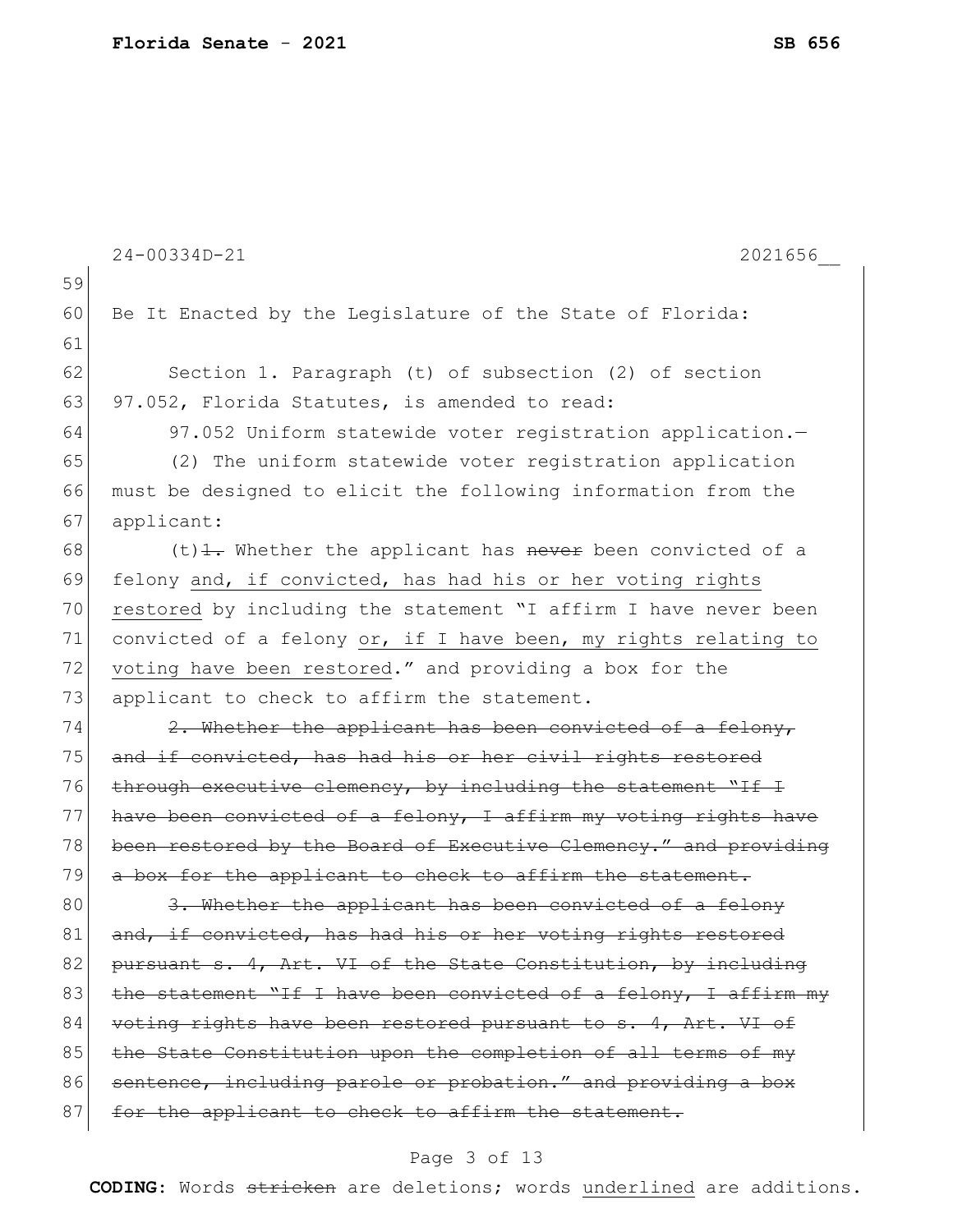|     | 2021656<br>$24 - 00334D - 21$                                    |
|-----|------------------------------------------------------------------|
| 88  | Section 2. Paragraph (a) of subsection (5) of section            |
| 89  | 97.053, Florida Statutes, is amended to read:                    |
| 90  | 97.053 Acceptance of voter registration applications.-           |
| 91  | (5) (a) A voter registration application is complete if it       |
| 92  | contains the following information necessary to establish the    |
| 93  | applicant's eligibility pursuant to s. 97.041, including:        |
| 94  | 1. The applicant's name.                                         |
| 95  | 2. The applicant's address of legal residence, including a       |
| 96  | distinguishing apartment, suite, lot, room, or dormitory room    |
| 97  | number or other identifier, if appropriate. Failure to include a |
| 98  | distinguishing apartment, suite, lot, room, or dormitory room or |
| 99  | other identifier on a voter registration application does not    |
| 100 | impact a voter's eligibility to register to vote or cast a       |
| 101 | ballot, and such an omission may not serve as the basis for a    |
| 102 | challenge to a voter's eligibility or reason to not count a      |
| 103 | ballot.                                                          |
| 104 | 3. The applicant's date of birth.                                |
| 105 | 4. A mark in the checkbox affirming that the applicant is a      |
| 106 | citizen of the United States.                                    |
| 107 | 5.a. The applicant's current and valid Florida driver            |
| 108 | license number or the identification number from a Florida       |
| 109 | identification card issued under s. 322.051, or                  |
| 110 | b. If the applicant has not been issued a current and valid      |
| 111 | Florida driver license or a Florida identification card, the     |
| 112 | last four digits of the applicant's social security number.      |
| 113 |                                                                  |
| 114 | In case an applicant has not been issued a current and valid     |
| 115 | Florida driver license, Florida identification card, or social   |
| 116 | security number, the applicant shall affirm this fact in the     |
|     |                                                                  |

# Page 4 of 13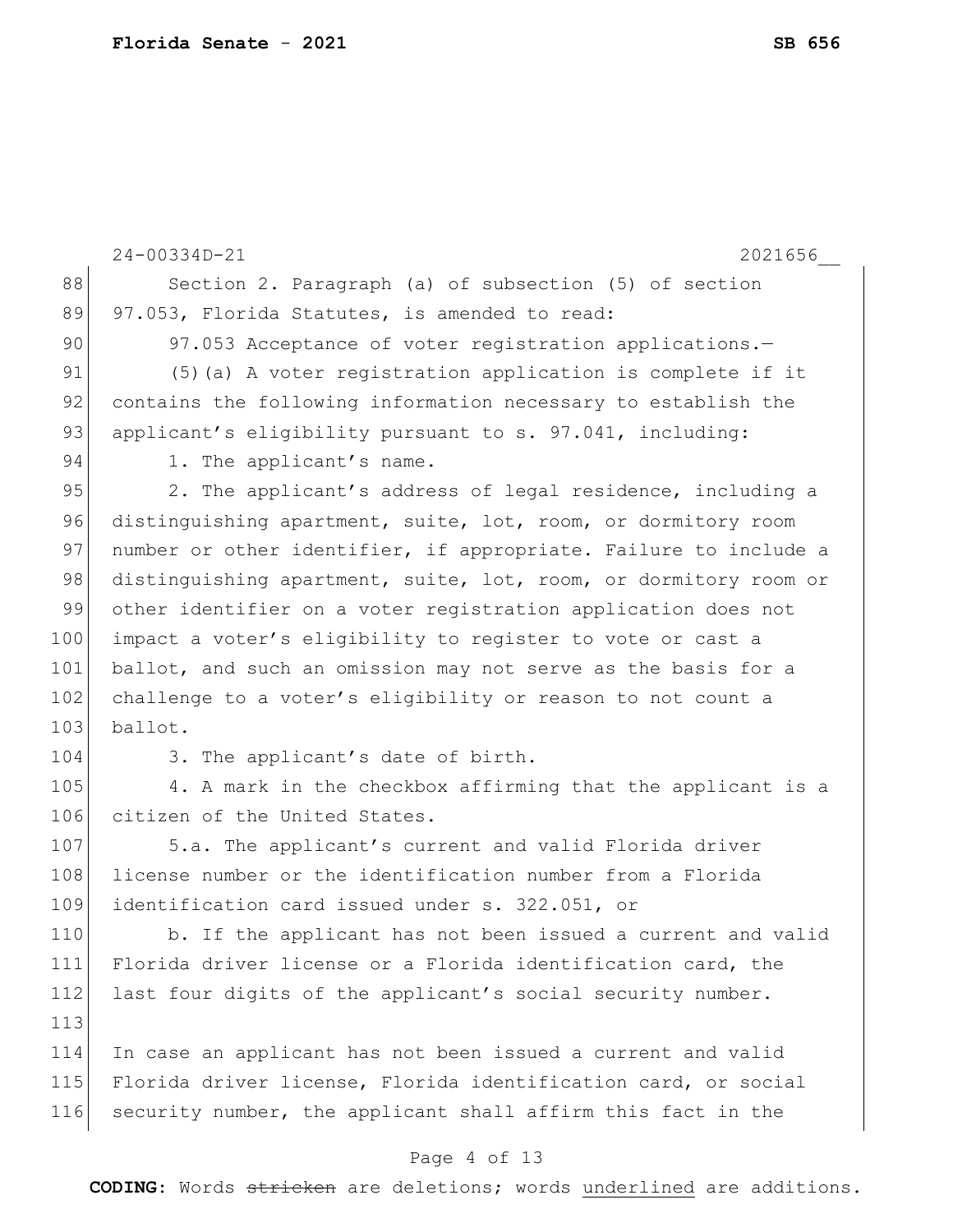|     | 24-00334D-21<br>2021656                                             |
|-----|---------------------------------------------------------------------|
| 117 | manner prescribed in the uniform statewide voter registration       |
| 118 | application.                                                        |
| 119 | 6. A mark in the applicable checkbox affirming that the             |
| 120 | applicant has not been convicted of a felony or that, if            |
| 121 | convicted, has had his or her civil rights restored through         |
| 122 | executive clemency, or has had his or her voting rights restored    |
| 123 | pursuant to s. 4, Art. VI of the State Constitution.                |
| 124 | 7. A mark in the checkbox affirming that the applicant has          |
| 125 | not been adjudicated mentally incapacitated with respect to         |
| 126 | voting or that, if so adjudicated, has had his or her right to      |
| 127 | vote restored.                                                      |
| 128 | 8. The original signature or a digital signature                    |
| 129 | transmitted by the Department of Highway Safety and Motor           |
| 130 | Vehicles of the applicant swearing or affirming under the           |
| 131 | penalty for false swearing pursuant to s. 104.011 that the          |
| 132 | information contained in the registration application is true       |
| 133 | and subscribing to the oath required by s. 3, Art. VI of the        |
| 134 | State Constitution and s. 97.051.                                   |
| 135 | Section 3. Paragraphs $(d)$ , $(e)$ , and $(f)$ of subsection $(1)$ |
| 136 | of section 97.0585, Florida Statutes, are amended to read:          |
| 137 | 97.0585 Public records exemption; information regarding             |
| 138 | voters and voter registration; confidentiality.-                    |
| 139 | (1) The following information held by an agency, as defined         |
| 140 | in s. 119.011, and obtained for the purpose of voter                |
| 141 | registration is confidential and exempt from s. 119.07(1) and s.    |
| 142 | 24(a), Art. I of the State Constitution and may be used only for    |
| 143 | purposes of voter registration:                                     |
| 144 | (d) Information related to a voter registration applicant's         |
| 145 | or voter's prior felony conviction and whether such person has      |

# Page 5 of 13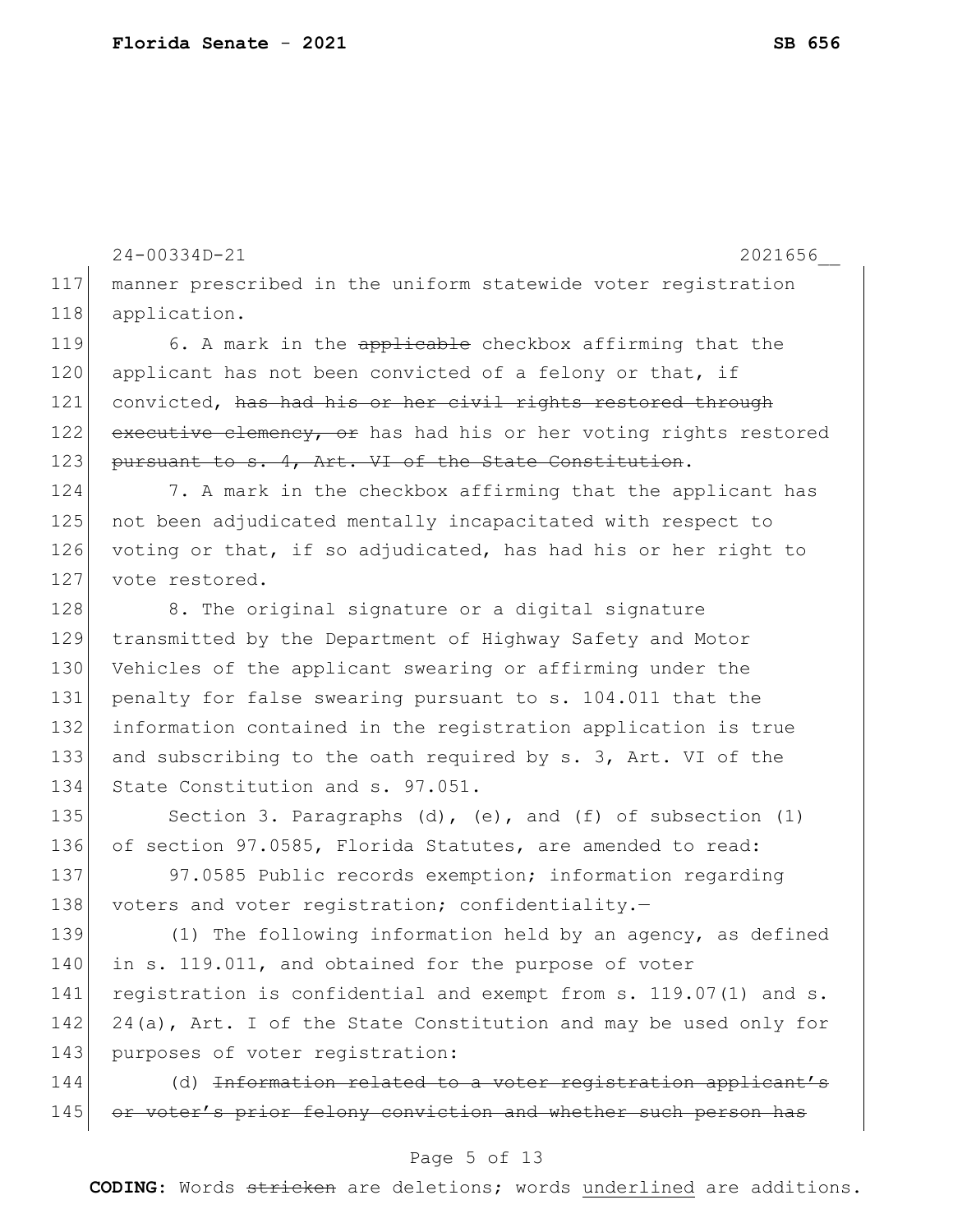|     | $24 - 00334D - 21$<br>2021656                                    |
|-----|------------------------------------------------------------------|
| 146 | had his or her voting rights restored by the Board of Executive  |
| 147 | Clemency or pursuant to s. 4, Art. VI of the State Constitution. |
| 148 | (e) All information concerning preregistered voter               |
| 149 | registration applicants who are 16 or 17 years of age.           |
| 150 | (e) $(f)$ Paragraph (d) is Paragraphs (d) and (e) are subject    |
| 151 | to the Open Government Sunset Review Act in accordance with s.   |
| 152 | 119.15 and shall stand repealed on October 2, 2024, unless       |
| 153 | reviewed and saved from repeal through reenactment by the        |
| 154 | Legislature.                                                     |
| 155 | Section 4. Paragraphs (b) and (c) of subsection (1) of           |
| 156 | section 101.043, Florida Statutes, are amended to read:          |
| 157 | 101.043 Identification required at polls.-                       |
| 158 | (1)                                                              |
| 159 | (b) If the picture identification does not contain the           |
| 160 | signature of the elector, an additional identification that      |
| 161 | provides the elector's signature shall be required. The address  |
| 162 | appearing on the identification presented by the elector may not |
| 163 | be used as the basis to confirm an elector's legal residence or  |
| 164 | otherwise challenge an elector's legal residence. The elector    |
| 165 | shall sign his or her name in the space provided on the precinct |
| 166 | register or on an electronic device provided for recording the   |
| 167 | elector's signature. The clerk or inspector shall compare the    |
| 168 | signature with that on the identification provided by the        |
| 169 | elector and enter his or her initials in the space provided on   |
| 170 | the precinct register or on an electronic device provided for    |
| 171 | that purpose and allow the elector to vote if the clerk or       |
| 172 | inspector is satisfied as to the identity of the elector.        |
| 173 | (c) When an elector presents his or her picture                  |
| 174 | identification to the clerk or inspector and the elector's       |
|     |                                                                  |

# Page 6 of 13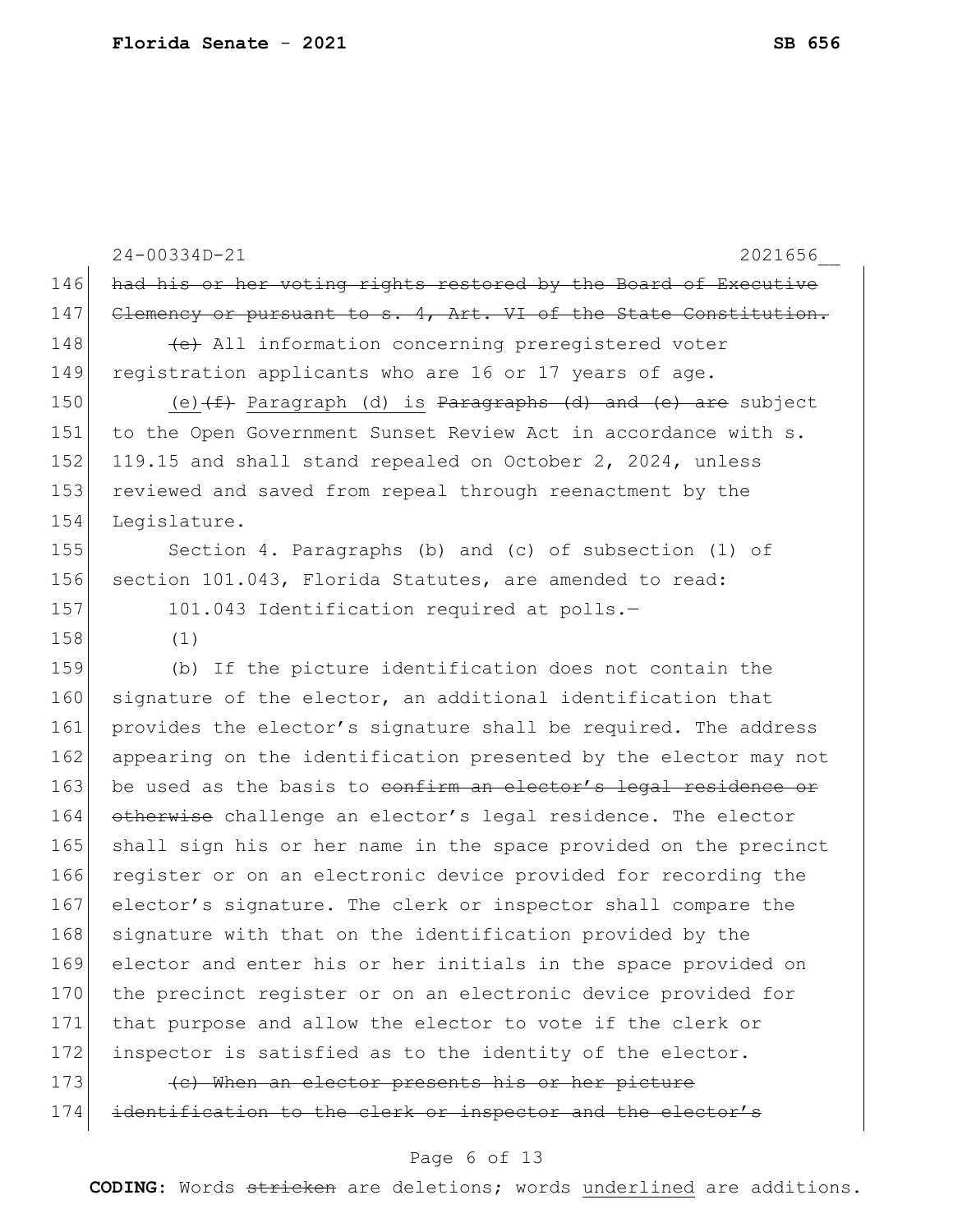24-00334D-21 2021656\_\_ 175 address on the picture identification matches the elector's 176 address in the supervisor's records, the elector may not be 177 asked to provide additional information or to recite his or her 178 home address. 179 Section 5. Subsection (2) of section 101.051, Florida 180 Statutes, is amended to read: 181 101.051 Electors seeking assistance in casting ballots; 182 oath to be executed; forms to be furnished. $-$ 183 (2) It is unlawful for any person to be in the voting booth 184 with any elector except as provided in subsection (1). A person 185 at a polling place or an early voting site, or within 150  $\frac{100}{100}$ 186 feet of the entrance of a polling place or an early voting site, 187 may not solicit any elector in an effort to provide assistance 188 to vote pursuant to subsection  $(1)$ . Any person who violates this 189 subsection commits a misdemeanor of the first degree, punishable 190 as provided in s. 775.082 or s. 775.083. 191 Section 6. Subsections (1), (2), and (5) of section 192 101.131, Florida Statutes, are amended to read: 193 101.131 Watchers at polls.-194 (1) Each political party and each candidate may have one 195 watcher in each polling room or early voting area at any one 196 time during the election. A political committee formed for the 197 specific purpose of expressly advocating the passage or defeat 198 of an issue on the ballot may have one watcher for each polling 199 room or early voting area at any one time during the election. A  $200$  No watcher may not shall be permitted to come closer to the 201 officials' table or the voting booths than is reasonably 202 necessary to properly perform his or her functions, but is each 203 shall be allowed within the polling room or early voting area to

### Page 7 of 13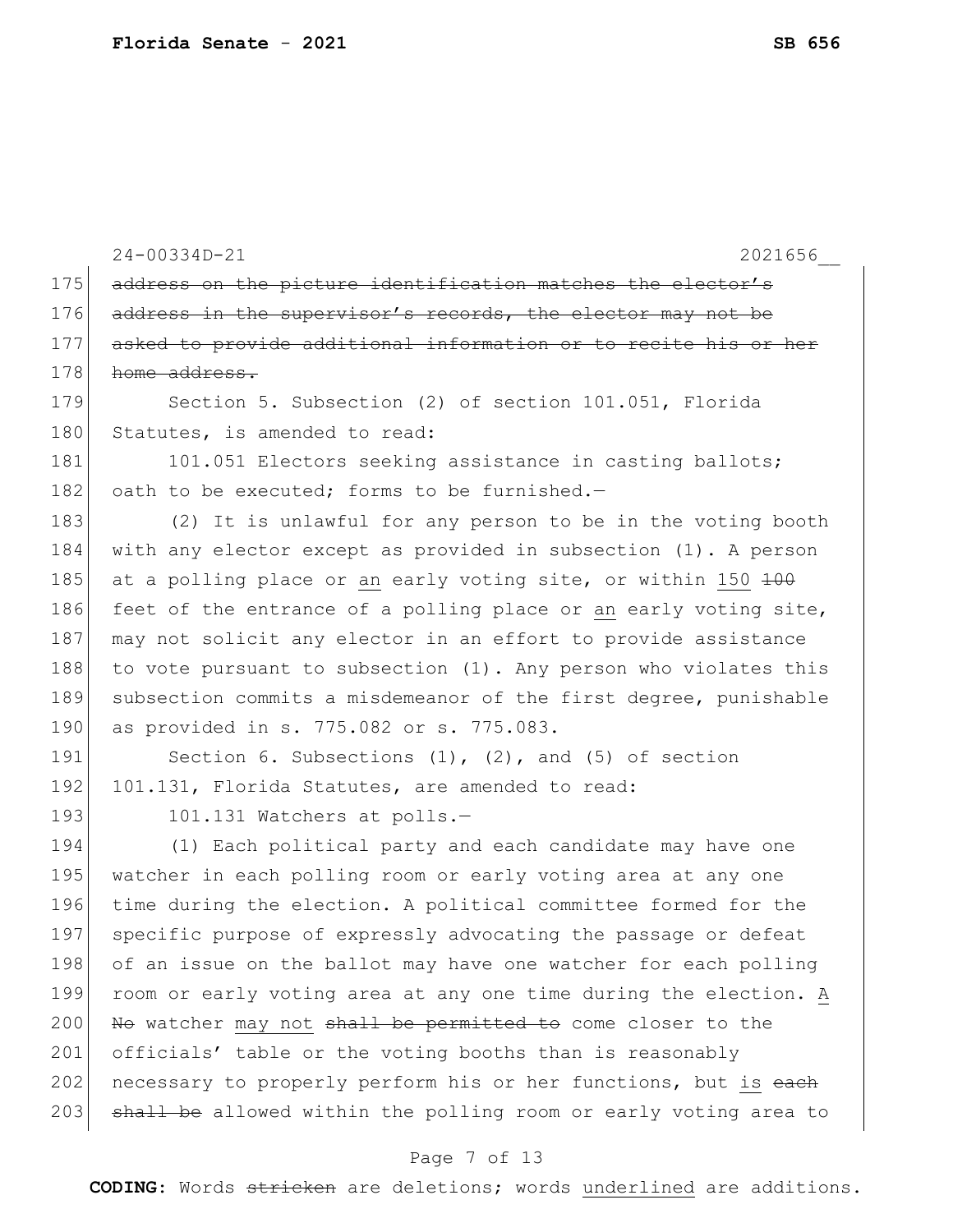204 watch and observe the conduct of electors and officials. The 205 poll watchers shall furnish their own materials and necessities 206 and may  $\frac{1}{2}$  not obstruct the orderly conduct of any election. 207 The poll watchers shall pose any questions regarding polling 208 | place procedures directly to the clerk for resolution. They may 209 not interact with voters in the polling place, polling room, 210 early voting area, or in the no-solicitation zone prescribed in 211 s. 102.031. Each poll watcher must either shall be a qualified 212 and registered elector of the county in which he or she serves 213 or a member in good standing of The Florida Bar and a qualified 214 and registered elector of this state.

24-00334D-21 2021656\_\_

215 (2) Each party, each political committee, and each 216 candidate requesting to have poll watchers shall designate, in 217 writing to the supervisors of elections, on a form prescribed by 218 the division, before noon of the second Tuesday preceding the 219 election poll watchers for each polling room on election day. 220 Designations of poll watchers for early voting areas must shall 221 be submitted in writing to the supervisor of elections, on a 222 form prescribed by the division, before noon at least 14 days 223 before early voting begins. If the deadline for submitting the 224 designation form falls on a Saturday, Sunday, or holiday, the 225 form must be submitted before noon on the next business day. The 226 poll watchers for polling rooms must shall be approved by the 227 supervisor of elections on or before the Tuesday before the 228 election. Poll watchers for early voting areas must shall be 229 approved by the supervisor  $ef$  elections no later than 7 days 230 before early voting begins. The supervisor shall furnish to each 231 election board a list of the poll watchers designated and 232 approved for such polling rooms or early voting areas.

#### Page 8 of 13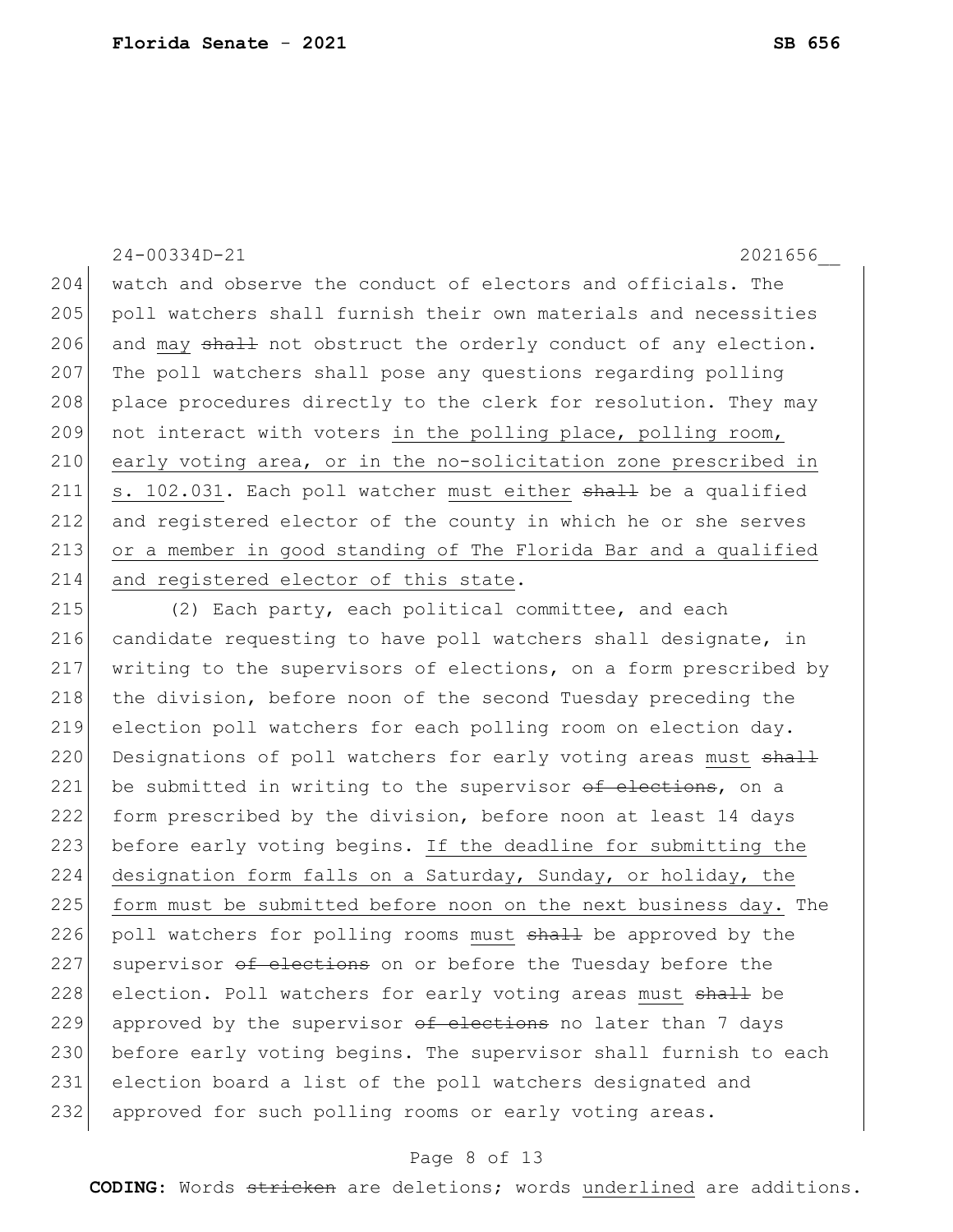```
24-00334D-21 2021656__
233 Designation of poll watchers shall be made by the chair of the 
234 county executive committee of a political party, the chair of a 
235 political committee, or the candidate requesting to have poll 
236 watchers.
237 (5) The supervisor of elections shall provide to each
238 designated poll watcher an, no later than 7 days before early
239 voting begins, a poll watcher identification badge that
240 identifies the poll watcher by name. Each poll watcher must wear
241 his or her identification badge while in the polling room or 
242 early voting area.
243 Section 7. Paragraph (a) of subsection (4) of section
244 101.5614, Florida Statutes, is amended to read:
245 101.5614 Canvass of returns.-
246 (4)(a) If any vote-by-mail ballot is physically damaged so 
247 that it cannot properly be counted by the voting system's
248 automatic tabulating equipment, a true duplicate copy shall be
249 made of the damaged ballot in the presence of witnesses and 
250 substituted for the damaged ballot. Likewise, A duplicate ballot
251 must also shall be made of a vote-by-mail ballot containing an
252 overvoted race or a marked vote-by-mail ballot in which every
253 race is undervoted, including which shall include all valid
254 votes as determined by the canvassing board based on rules 
255 adopted by the division pursuant to s. 102.166(4). Upon request,
256 a physically present candidate, a political party official, a 
257 | political committee official, or an authorized designee thereof,
258 must be allowed to observe the duplication of ballots. All
259 duplicate ballots shall be clearly labeled "duplicate," bear a
260 serial number that which shall be recorded on the defective
261 ballot, and be counted in lieu of the defective ballot. After a
```
#### Page 9 of 13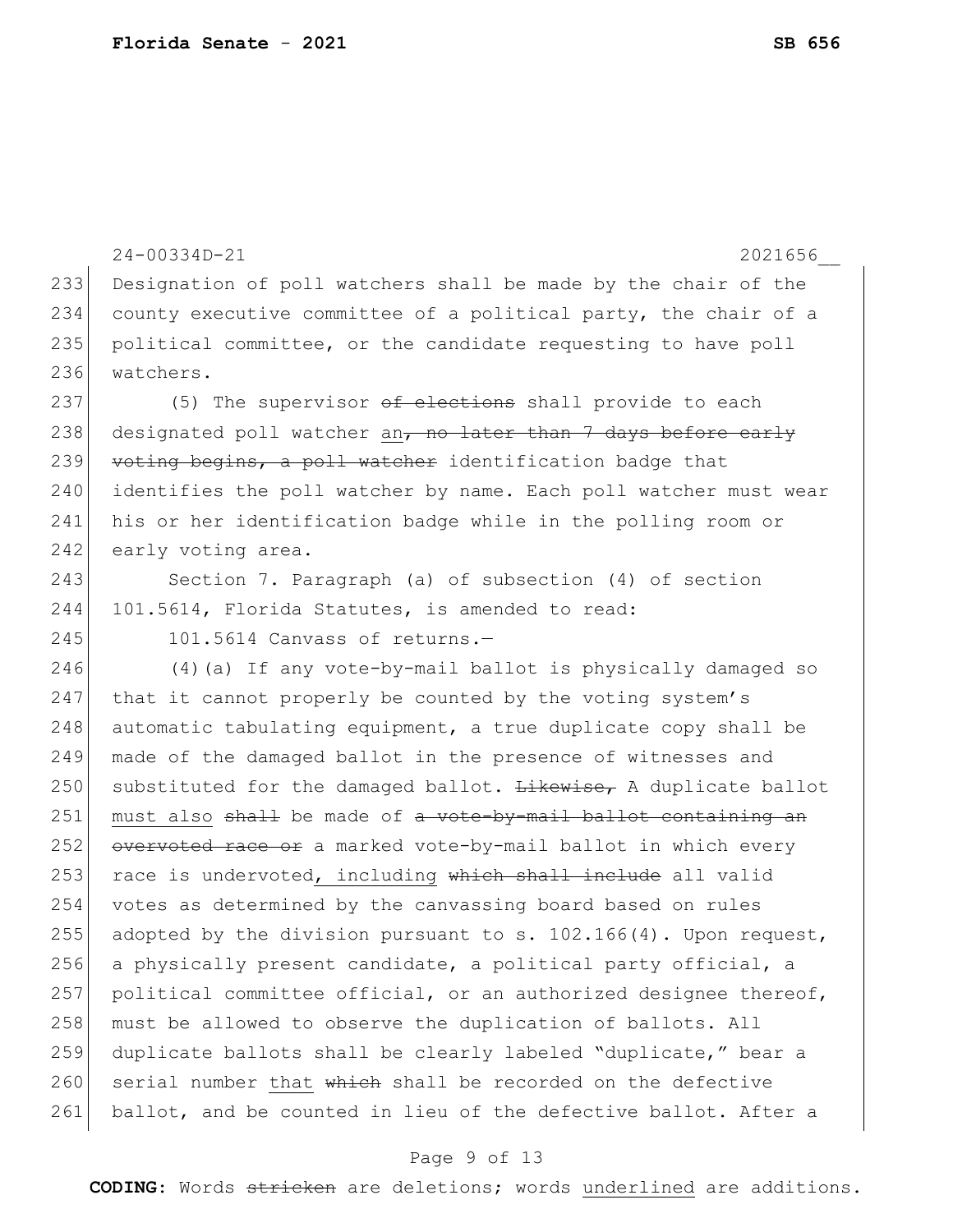|     | 24-00334D-21<br>2021656                                          |
|-----|------------------------------------------------------------------|
| 262 | ballot has been duplicated, the defective ballot shall be placed |
| 263 | in an envelope provided for that purpose, and the duplicate      |
| 264 | ballot shall be tallied with the other ballots for that          |
| 265 | precinct.                                                        |
| 266 | Section 8. Section 101.5617, Florida Statutes, is created        |
| 267 | to read:                                                         |
| 268 | 101.5617 Electronic poll book approval.-                         |
| 269 | (1) Beginning with the 2022 primary election and each            |
| 270 | election thereafter, an electronic poll book may not be used as  |
| 271 | a precinct register unless it is approved for such use by the    |
| 272 | department.                                                      |
| 273 | (2) The department shall adopt rules for the approval of an      |
| 274 | electronic poll book which provide that the electronic poll      |
| 275 | book, at a minimum, must:                                        |
| 276 | (a) Be secure from unauthorized intrusion.                       |
| 277 | (b) Contain all information required to be included in a         |
| 278 | precinct register under s. 98.461(2).                            |
| 279 | (c) Be compatible with the statewide voter registration          |
| 280 | system and securely transmit changes to a voter's voting history |
| 281 | to the voter registration system.                                |
| 282 | (d) Be compatible with a form or device provided by the          |
| 283 | supervisor to capture an elector's signature in accordance with  |
| 284 | $s. 101.5608(1)$ .                                               |
| 285 | Section 9. Subsection (1) of section 101.6103, Florida           |
| 286 | Statutes, is amended to read:                                    |
| 287 | 101.6103 Mail ballot election procedure.-                        |
| 288 | (1) Except as otherwise provided in subsection $(7)$ , the       |
| 289 | supervisor of elections shall mail all official ballots with a   |
| 290 | secrecy envelope, a return mailing envelope, and instructions    |
|     | Page 10 of 13                                                    |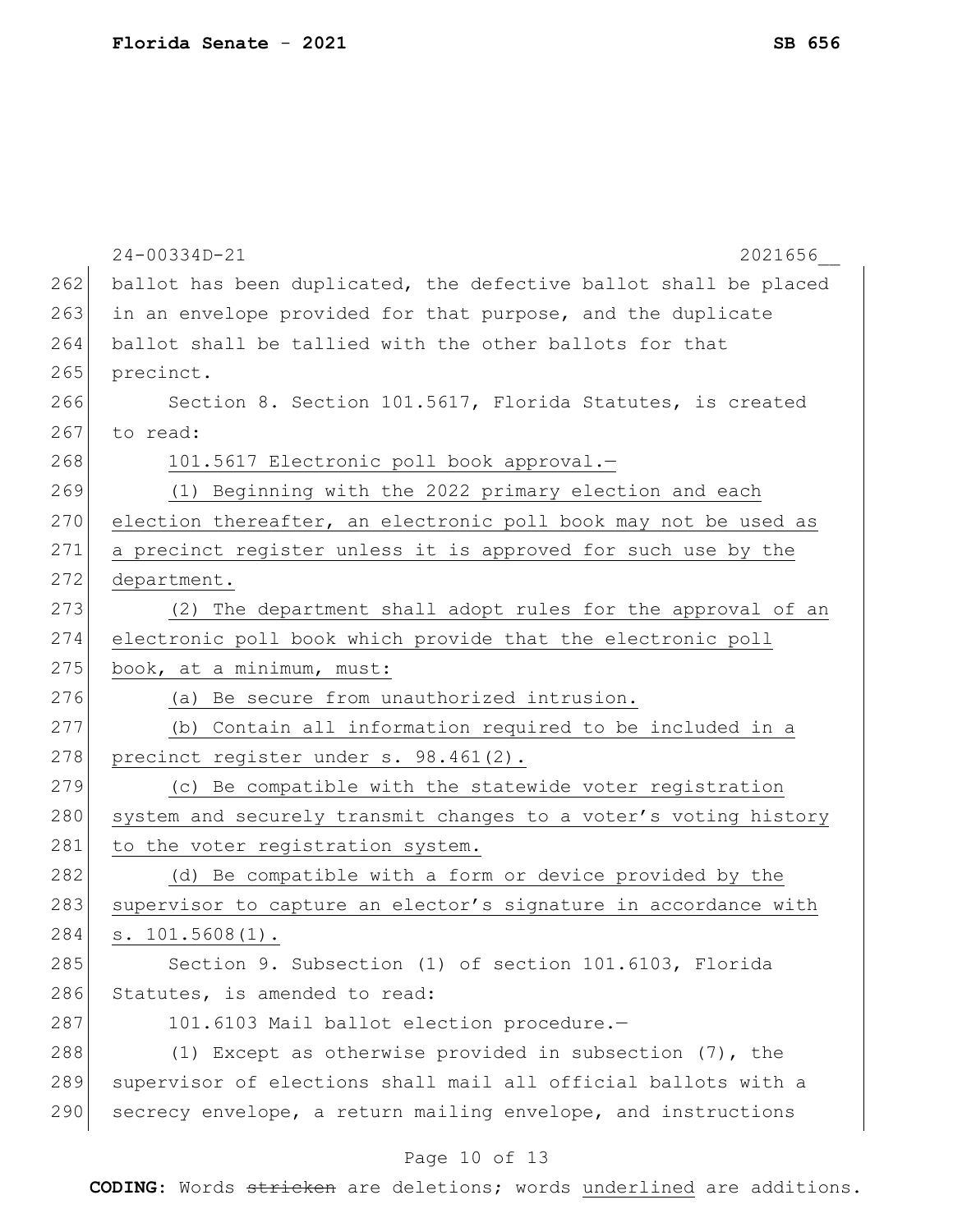|     | $24 - 00334D - 21$<br>2021656                                         |
|-----|-----------------------------------------------------------------------|
| 291 | sufficient to describe the voting process to each elector             |
| 292 | entitled to vote in the election between not sooner than the          |
| 293 | 40th and 33rd days 20th day before the election and not later         |
| 294 | than the 10th day before the date of the election. All such           |
| 295 | ballots shall be mailed by first-class mail. Ballots shall be         |
| 296 | addressed to each elector at the address appearing in the             |
| 297 | registration records and placed in an envelope that which is          |
| 298 | prominently marked "Do Not Forward."                                  |
| 299 | Section 10. Paragraph (e) of subsection (4) of section                |
| 300 | 102.031, Florida Statutes, is amended to read:                        |
| 301 | 102.031 Maintenance of good order at polls; authorities;              |
| 302 | persons allowed in polling rooms and early voting areas;              |
| 303 | unlawful solicitation of voters.-                                     |
| 304 | (4)                                                                   |
| 305 | (e) The owner, operator, or lessee of the property on which           |
| 306 | a polling place or an early voting site is located, or an agent       |
| 307 | or employee thereof, may not prohibit the solicitation of voters      |
| 308 | by any candidate or a candidate's designee outside of the no-         |
| 309 | solicitation zone during polling hours.                               |
| 310 | Section 11. Subsection (4) of section 103.091, Florida                |
| 311 | Statutes, is amended to read:                                         |
| 312 | 103.091 Political parties.-                                           |
| 313 | (4) Any political party other than a minor political party            |
| 314 | may by rule provide for the membership of its state or county         |
| 315 | executive committee to be elected for 4-year terms at the             |
| 316 | primary election in each year a presidential election is held.        |
| 317 | The terms begin shall commence on the first day of the month          |
| 318 | following each presidential general election, $\div$ but the names of |
| 319 | candidates for political party offices may shall not be placed        |

# Page 11 of 13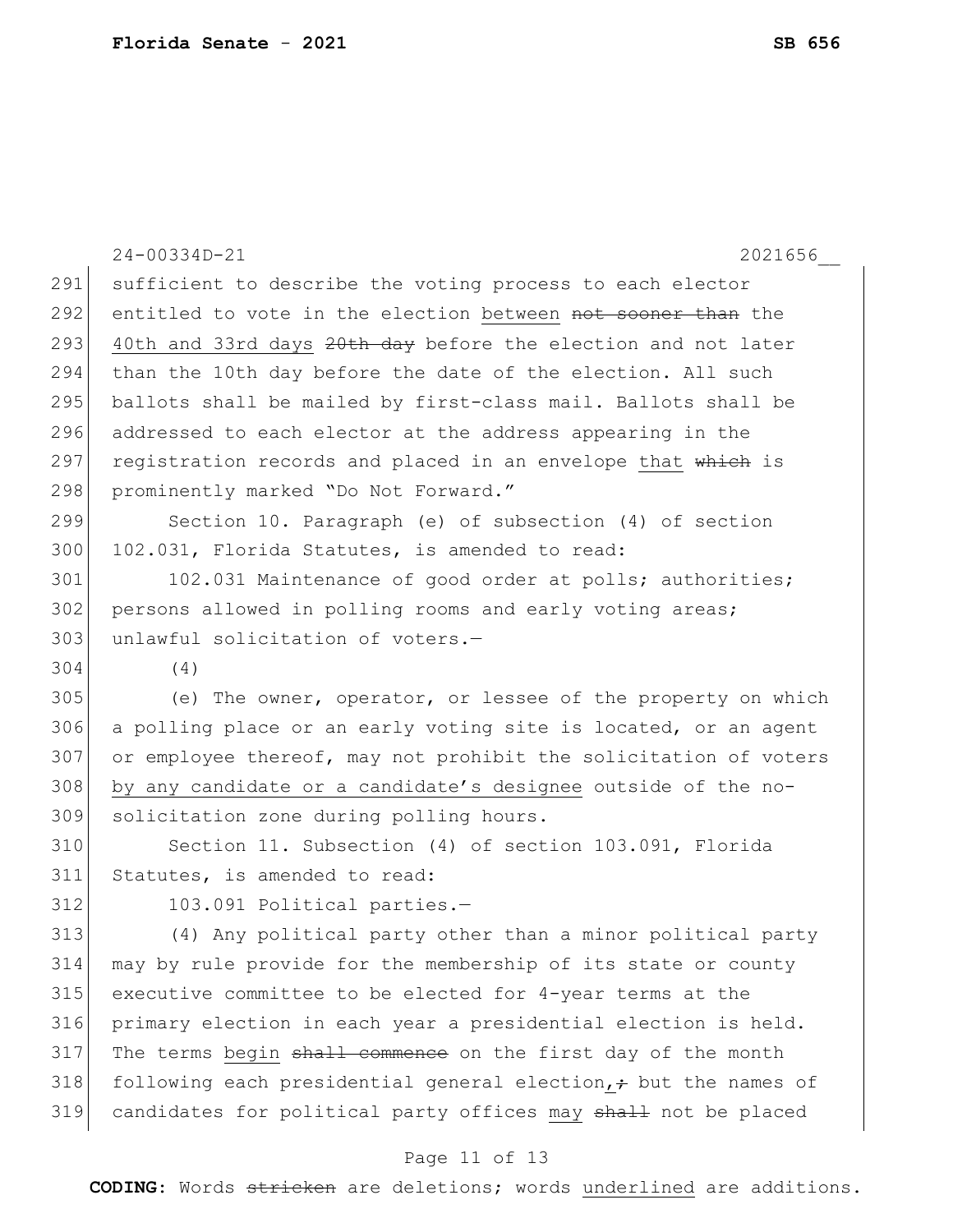24-00334D-21 2021656\_\_ on the ballot at any other election. The results of such election shall be determined by a plurality of the votes cast. In such event, electors seeking to qualify for such office shall do so with the Department of State or supervisor of elections no 324 not earlier than noon of the 71st day, or later than noon of the 67th day, preceding the primary election. Notwithstanding the qualifying period prescribed in this subsection, a qualifying office may accept and hold qualifying papers submitted no earlier than 14 days before the beginning of the qualifying period, to be processed and filed during the qualifying period. 330 The outgoing chair of each county executive committee shall, within 30 days after the committee members take office, hold an organizational meeting of all newly elected members for the purpose of electing officers. The chair of each state executive committee shall, within 60 days after the committee members take office, hold an organizational meeting of all newly elected 336 members for the purpose of electing officers. Section 12. Paragraph (a) of subsection (1) of section 106.08, Florida Statutes, is amended, and subsection (11) is added to that section, to read: 340 106.08 Contributions; limitations on; preemption. (1)(a) Except for political parties or affiliated party committees, no person or political committee may, in any election, make contributions in excess of the following amounts: 1. To a candidate for statewide office or for retention as

 a justice of the Supreme Court, \$3,000. Candidates for the offices of Governor and Lieutenant Governor on the same ticket 347 are considered a single candidate for the purpose of this section.

### Page 12 of 13